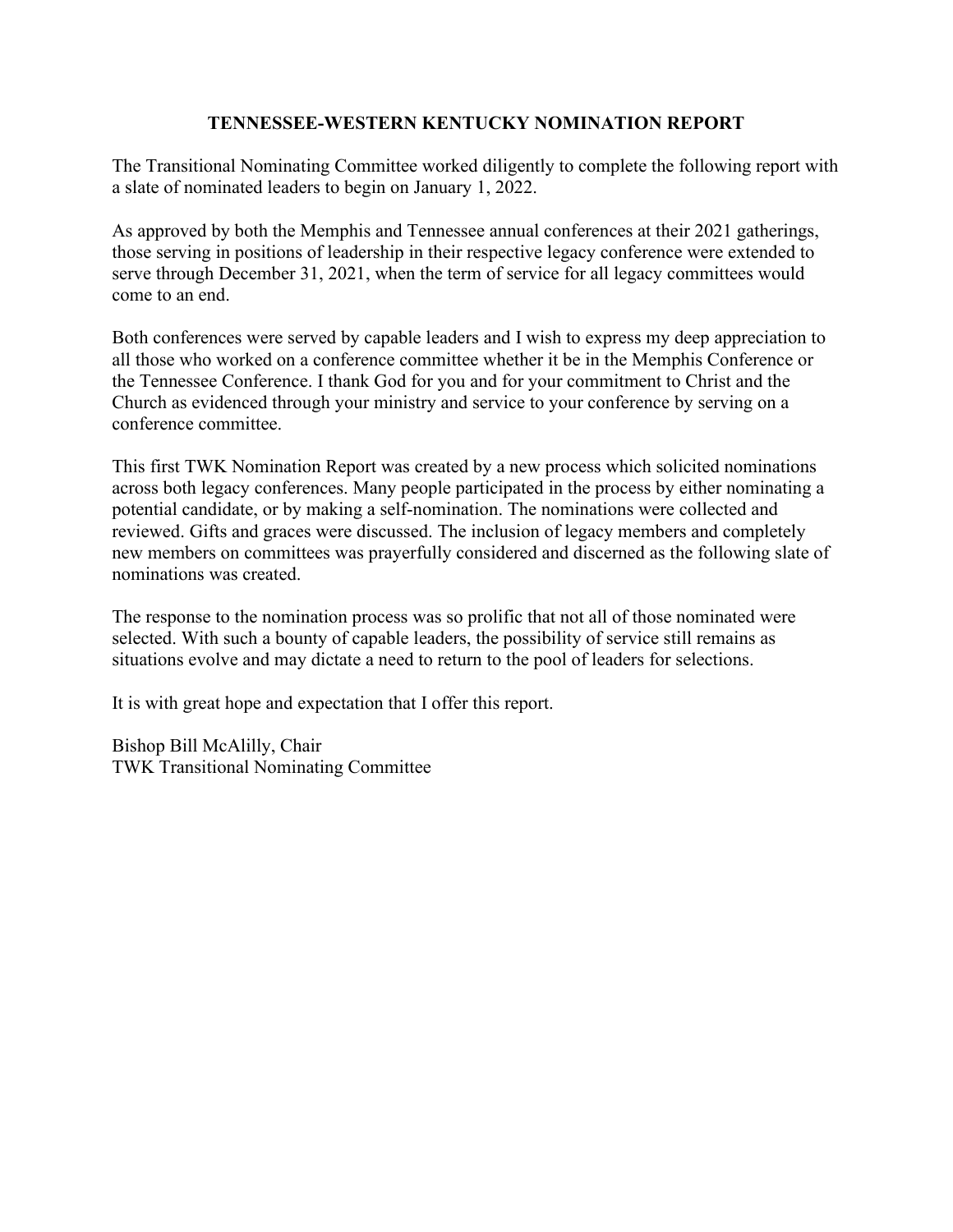# **TENNESSEE-WESTERN KENTUCKY CONFERENCE 2022 NOMINATIONS**

**Resident Bishop**: William T. "Bill" McAlilly **Conference Secretary**: Monica Mowdy **Treasurer/Statistician**: Larry Davis **Lay Leader**: Janice McCallen **Chancellor/Parliamentarian**: Lisa Carson

## **CONNECTIONAL TABLE**

**Team Leader**: Bishop William T. McAlilly **Facilitator/Assistant to the Bishop**: Rob Martin **Facilitator/ Connectional Ministry Officer**: Melinda Young Britt **Administrative Strategy Team Leader**: Leslie Hotzfeld **Discover/Send Strategy Team Leader**: Toi King **Connect Strategy Team Leader**: Rebecca Little **Equip Strategy Team Leader**: Bethany Huffman **Communications Strategy Team Leader**: H. G. Stovall **Lay Leader**: Janice McCallen **Dean of the Cabinet**: Scott Aleridge **Committee on Episcopacy Representative:** Joy Weathersbee

**Staff Support: Conference Treasurer/Statistician**: Larry Davis **Director of Communications**: Amy Hurd, APR **Ministry Associate – Connect & Discover/Send**: Izzie Zimmerman **Ministry Associate – Equip**: Jefferson Furtado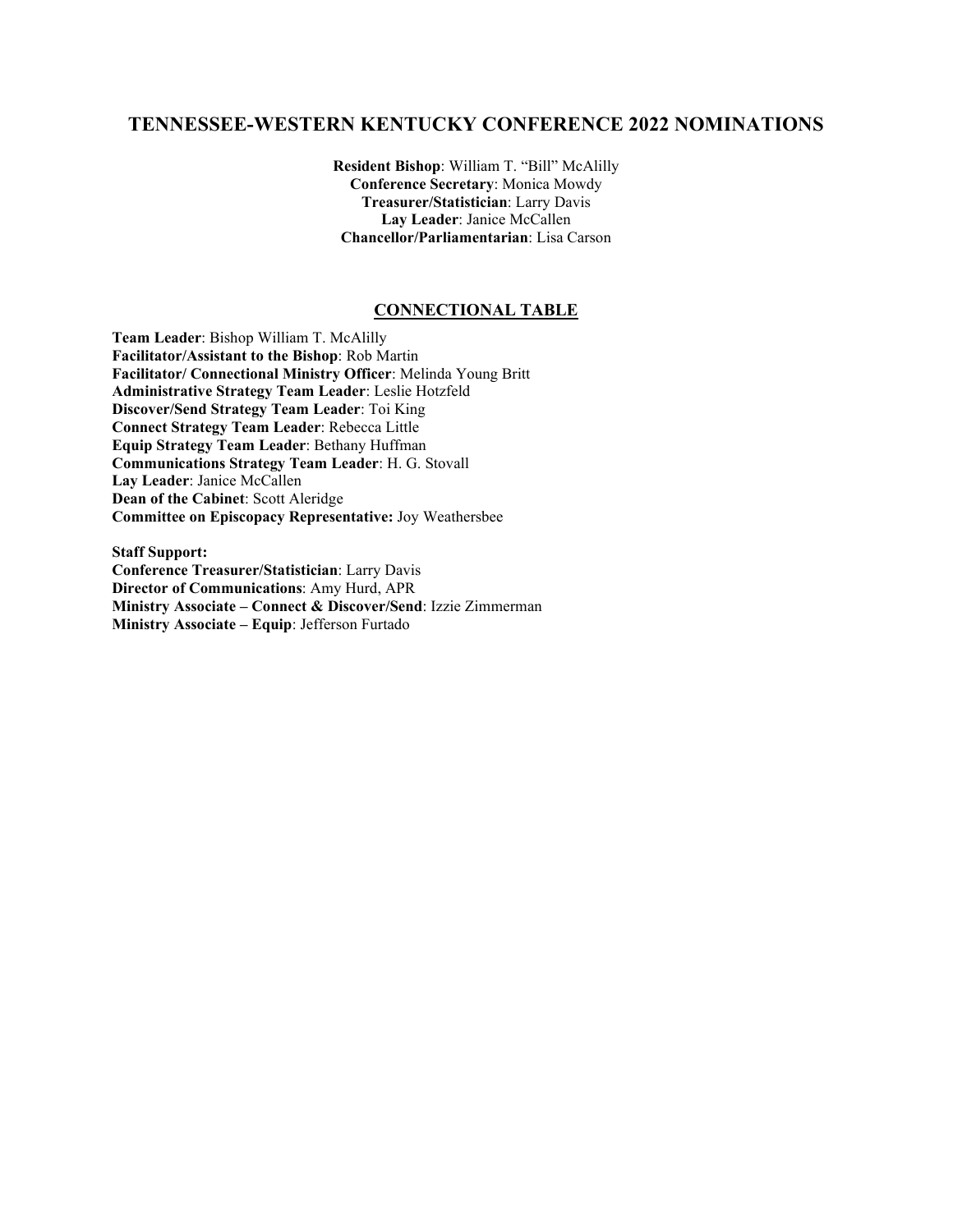### **ADMINISTRATIVE STRATEGY TEAM**

**Leader**: Leslie Hotzfeld

Tim Carpenter T. J. Dixon

David Hayes Laura Hunt

**Staff Relation: Director of Administrative Services**: Larry Davis

#### **BOARD OF TRUSTEES**

**Officers**: To be elected by board

#### **Class of 2023**

Kendra Capps Niels French Charlie Warfield

**Class of 2024** Roger Brown Ronnie Peck Carolyn Schott

**Class of 2025** Carolyn W. Dandridge Jay Voorhees Erv Walker

> **Class of 2026** Raúl Alegría Robert Mifflin Haley Robinson

**Cabinet Representative**: Dan Camp **Treasurer/Office of Administrative Services Director**: Larry Davis **Assistant Administrative Officer/Human Resources Specialist**: Alice Grunau

#### **COUNCIL ON FINANCE AND ADMINISTRATION** (CFA)

**Officers**: To be elected by council

**Laity** Rebecca Hall Scott Killebrew Mark Kilpatrick Kylene McDonald Mona Miller John Pearce Anita Ransom Marianne Taylor

**Clergy** B.J. Brack Sue Engle Mary Kate Myers Michael Waldrop

**Treasurer/Office of Administrative Services Director without vote**: Larry Davis **Assistant Treasurer without vote**: Clare Wilson **Bishop without vote**: Bishop William T. McAlilly **District Superintendent by Cabinet without vote**: Scott Aleridge **Connectional Ministry Officer without vote**: Melinda Young Britt **Foundation Director without vote**: Philip Jamieson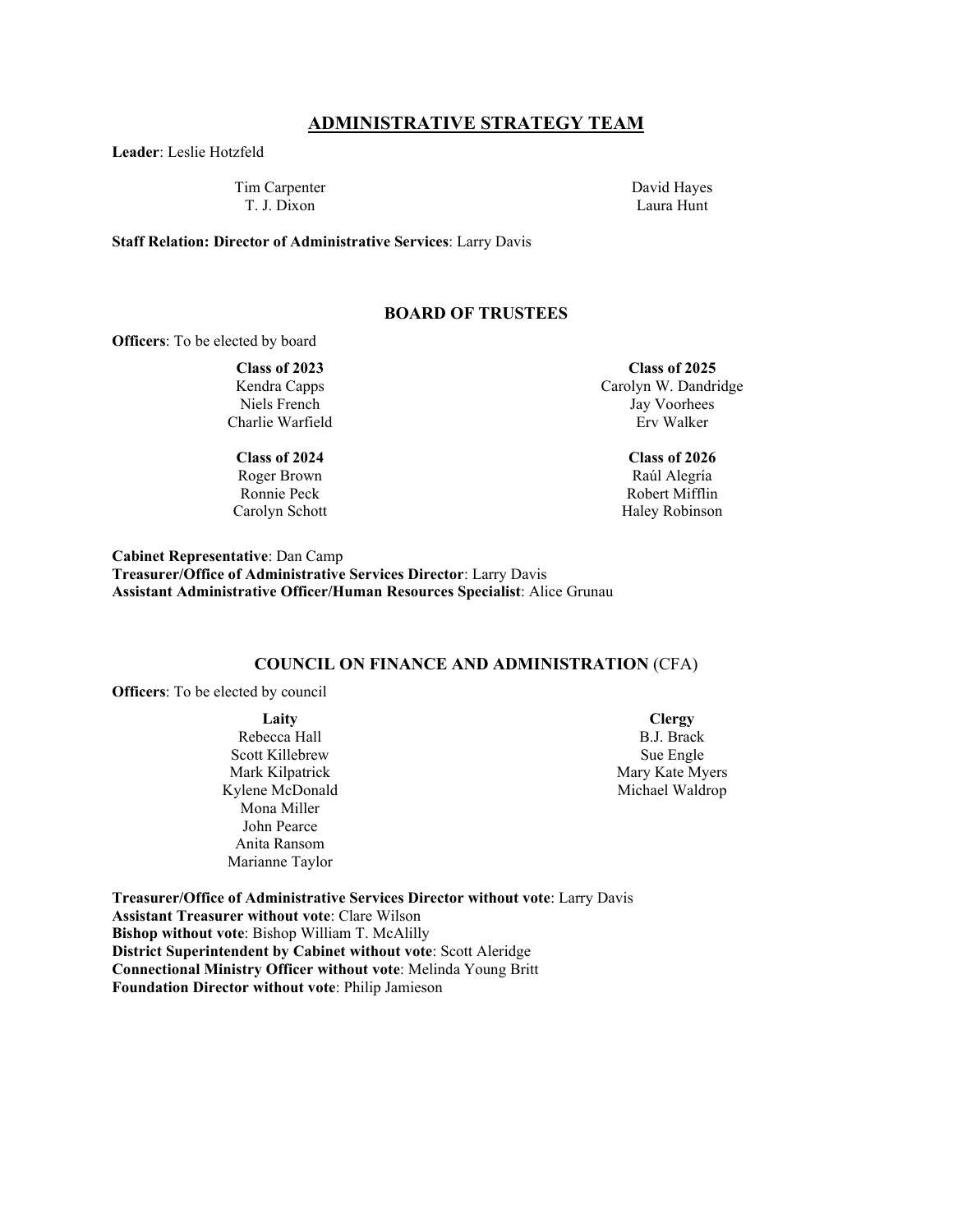## **HUMAN RESOURCES COMMITTEE**

**Chair**: Jathaniel Cavitt

Mary Alice Carfi Gracie Dugan Kevin Hostler

Paul H. Mullikin Elizabeth Williams CFA Lay Representative, TBD CFA Clergy Representative, TBD

**Treasurer/Office of Administrative Services Director**: Larry Davis **Assistant Administrative Officer/Human Resources Specialist**: Alice Grunau **Connectional Ministry Officer**: Melinda Young Britt **Cabinet Representative**: Chip Hunter

#### **COMMISSION ON EQUITABLE COMPENSATION**

**Chair**: Dell King

Dawn Cody Rachel Hagewood LaTricia Trull

John Vaughan Thomas Woodard

**Treasurer/Office of Administrative Services Director**: Larry Davis **Assistant Benefits Officer**: Melinda Parker **Cabinet Representative**: Nancy Johnston Varden

## **BOARD OF PENSIONS & COMMITTEE ON HEALTH PLAN**

**Officers**: To be elected by board

Steve Curry Deana Hannah Maggie Jarrell Zak Kelley

Gina Link Andy Morris Donna Spencer Michael Thomas

Judy Tyree Annette Vaughan Emily Walker Jerry Wallace

**Treasurer/Office of Administrative Services Director**: Larry Davis **Assistant Benefits Officer**: Melinda Parker **Cabinet Representative**: Autura Eason-Williams

#### **COMMISSION ON ARCHIVES & HISTORY**

**Chair**: Linda Scott **Secretary**: Lyn Franklin Hoyt

> Margaret Cornell Joseph A. Geary Richard Griffin J. Gullett

Timothy Holton Marie King Martin McCain, Sr. Diantha McLeod

Thomas J. Milam Carese Parker

**Conference Archivist**: Gratia Strother **Conference Historian & Strother's Meetinghouse Curator**: David Martin **Asbury-Babb Curator**: Linda Collier **Treasurer/Office of Administrative Services Director**: Larry Davis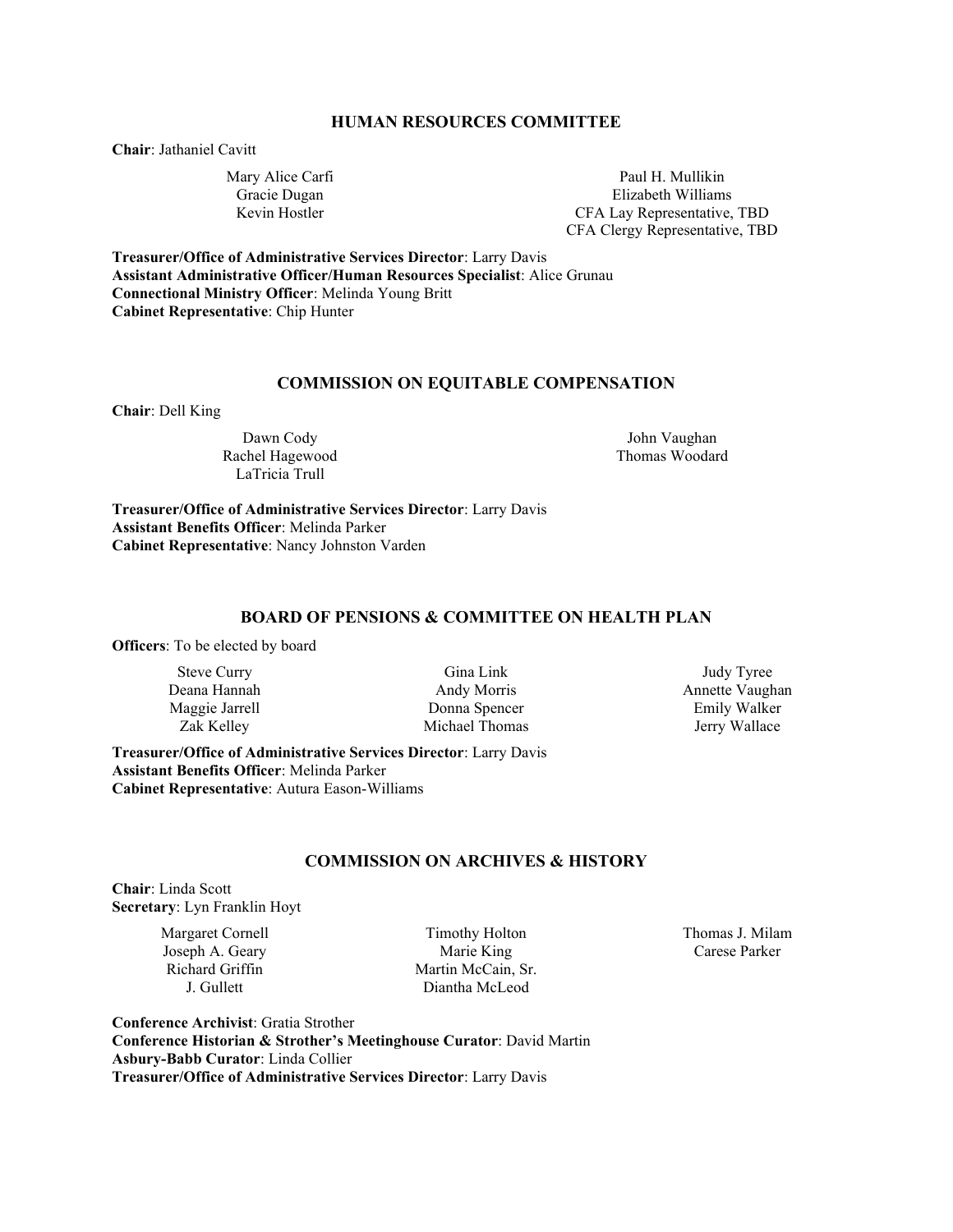## **COMMITTEE ON RESOLUTIONS**

**Chair**: Melba Mitchell

Krislyn Durham Linda Furtado James Johnson

Matthew Kelley Eva Lang

**Treasurer/Office of Administrative Services Director**: Larry Davis **Annual Conference Design Team Chair**: Amy Hurd **Conference Secretary**: Monica Mowdy **Conference Chancellor**: Lisa Carson

## **COMMITTEE ON STANDING RULES REVIEW**

**Chair**: Timothy Atkins

Keith Caldwell David Hill Zak Kelley

Joanna Newberry Susanne Tropez-Sims

**Treasurer/Office of Administrative Services Director**: Larry Davis **Annual Conference Design Team Chair**: Amy Hurd **Conference Secretary**: Monica Mowdy **Conference Chancellor**: Lisa Carson

#### **JOINT COMMITTEE ON MEDICAL LEAVE**

**Chair**: Brad Jordan

**Board of Ordained Ministry Representative**: TBD **Board of Ordained Ministry Representative**: TBD **Conference Board of Pensions & Committee on Health Plan Representative**: TBD **Conference Board of Pensions & Committee on Health Plan Representative**: TBD **Treasurer/Office of Administrative Services Director**: Larry Davis **Cabinet Representative**: Chip Hunter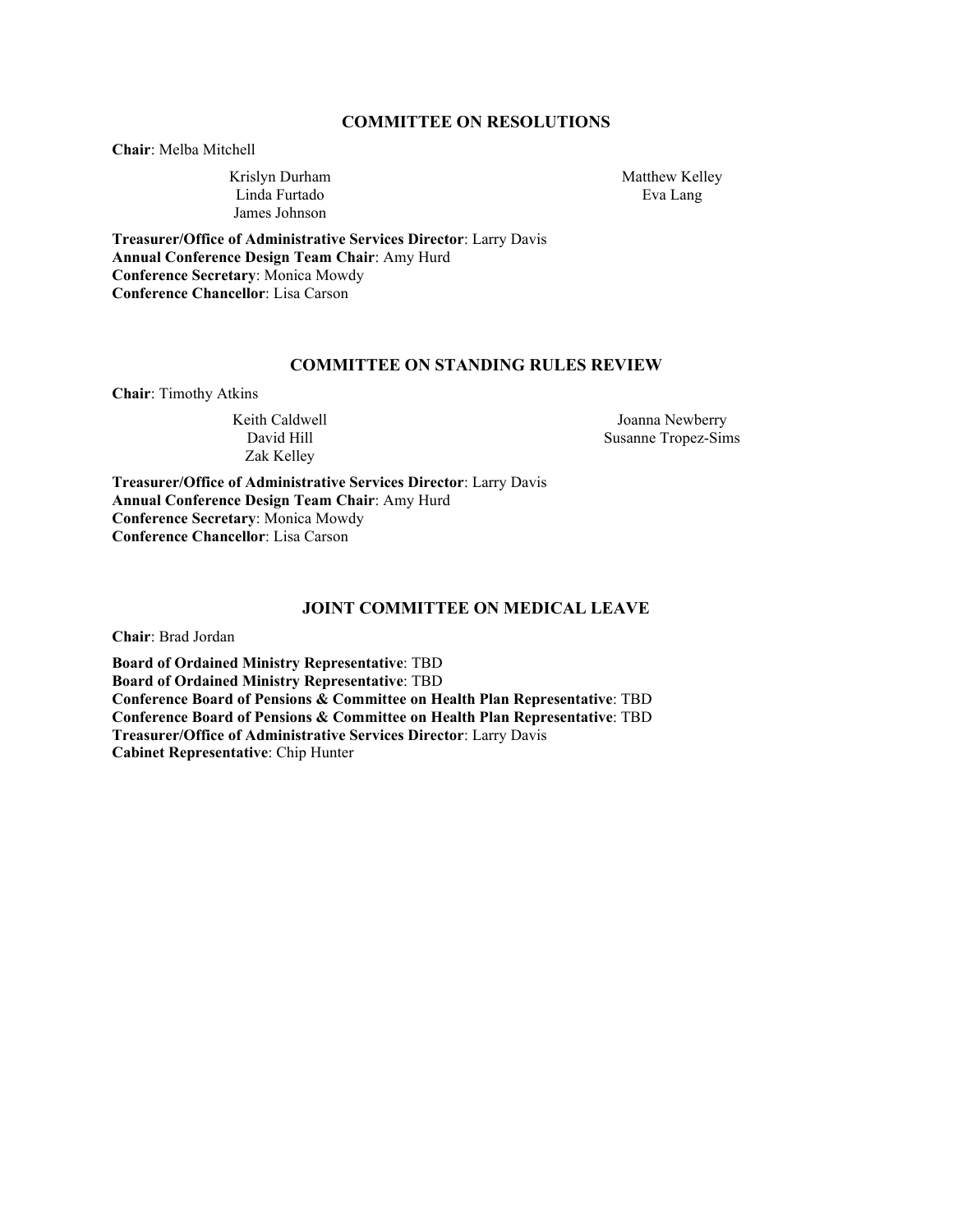## **EQUIP STRATEGY TEAM**

**Leader**: Bethany Huffman

Susan Graham Christine Penner

Wardell Seals John Williams

## **Staff Relation: Ministry Associate-Equip**: Jefferson Furtado

### **BOARD OF ORDAINED MINISTRY** (BOM)

**Officers**: To be elected by board

| David Albritten       |       |
|-----------------------|-------|
| Steven Angus          | S     |
| April Arnold          | Shirl |
| Kathy Barker          |       |
| <b>Brandon Baxter</b> |       |
| Libby Baxter          | F     |
| Elyse Bell            |       |
| Mary Beth Bernheisel  |       |
| Jorge Berrios         |       |
| Beth Brown            | P.    |
| Harriet Bryan         | Tl    |
| Jim Capps             |       |
| Terry Carty           | J     |
| Will Clark            |       |
| Kevin Conrad          |       |
| Lenoir Culbertson     | J     |
| Steven Douglas        |       |
| Devona Dunn           | Sε    |
|                       |       |

Timm L. Fair teven Fonville ey Renee Franklin J. Gullett Gil Hanke Brenda Harlan nanda Hartmann Westmoreland ackson Henry hilip Jamieson heresa Johnson Hubert Jones ason W. Jones Lynda Jones Teena King onathan Lewis ames Luvene am McGlothlin

Laura McMasters Whitney Mitchell Gary Morse Bruce Myers Travis Penney Jim Peyton Erin Racine Jeffrey Rudy Stephen Sauls Deborah Smith Paula Smith Mozell Starks David Stockton Carlos Uroza Tommy Vann David Weatherly Kevin Wheatley

**Caney Fork River District dCOM Chair**: Connie Hall **Cumberland River District dCOM Chair**: Regina Hall **Harpeth River District dCOM Chair**: Kevin Marston **Metro District dCOM Chair**: Birgitte T. French **Mississippi River District dCOM Chair**: Barbara Blackmon-Fortune **Purchase District dCOM Chair**: Joey Reed **Red River District dCOM Chair**: Jared Wilson **Stones River District dCOM Chair**: De Hennessey **Tennessee River District dCOM Chair**: Rick Pinkston **Cabinet Representative**: Pat Freudenthal **Chair of Order of Elders**: TBD **Chair of Order of Deacons**: TBD **Chair of Fellowship of Local Pastors and Associate Members**: TBD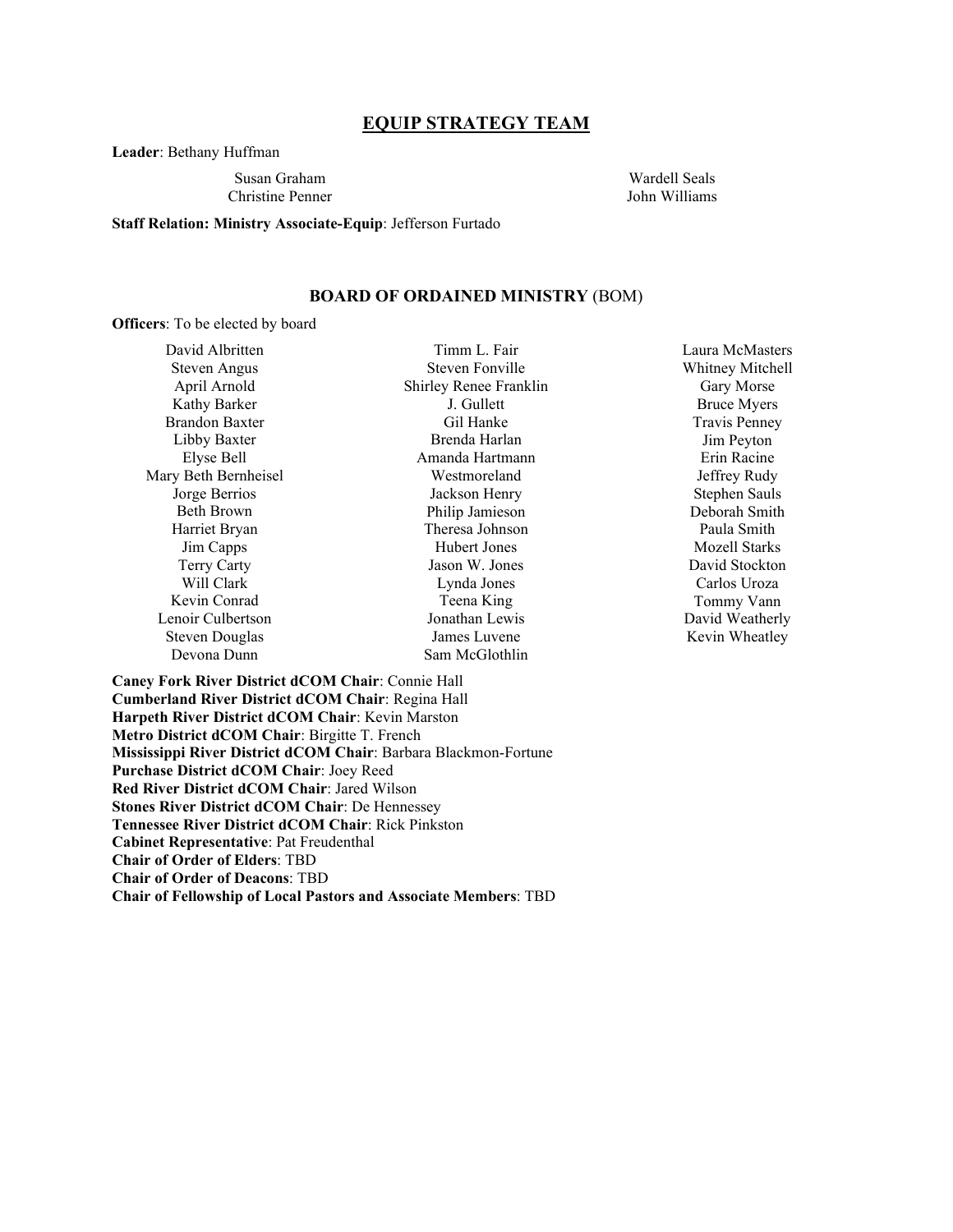#### **COMMITTEE ON INVESTIGATIONS**

**Chair**: To be elected by committee

**LAY**

Mary Alice Carfi Jeff McCormick Annette Vaughan

## **CLERGY**

Ann Cover Kevin Presley Dane van Eys Nan Zoller

#### **ALTERNATES, LAY**

Michael Adkins Ellie Crain Amy Moritz John Sparks Vicki Wallace Thomas Woodard

#### **ALTERNATES, CLERGY**

Steven Lee Ronnie Peck Joy Weathersbee

## **COMMITTEE ON INVESTIGATIONS** (DIACONAL)

**DIACONAL MINISTERS OR LAY**

Laura Hunt Liz Shadbolt Whitney Simpson

### **ADMINISTRATIVE REVIEW COMMITTEE**

Regina Girten Stephen Handy Jerry Wallace

### **ALTERNATES** Paul H. Mullikin Gary Wedgewood

### **BOARD OF LAITY**

Lay Leader/Chair: Janice McCallen **Associate Lay Leader**: George Brown **Director of Lay Servant Ministries**: Tom Lee **Scouting Coordinator**: TBD **President of UMW**: Meredith Bingham **UMW member**: Deborah Poole **UMW member**: Katie Harris **President of UMM**: Bill Bowen **UMM member**: TBD **UMM member**: TBD **At-Large Youth and Young Adult members**: TBD

**Connectional Ministry Officer**: Melinda Young Britt **Resident Bishop**: Bishop William T. McAlilly

**Caney Fork River District Lay Leader**: Michael Lorance **Cumberland River District Lay Leader**: Byron Kanaday **Harpeth River District Lay Leader**: Jeannetta Hill **Metro District Lay Leader**: Mildred Taylor **Mississippi River District Lay Leader**: Justin Crice **Purchase District Lay Leader**: Jim Capps **Red River District Lay Leader**: Cliff Steger **Stones River District Lay Leader**: John Carney **Tennessee River District Lay Leader**: TBD **At-Large Members:** TBD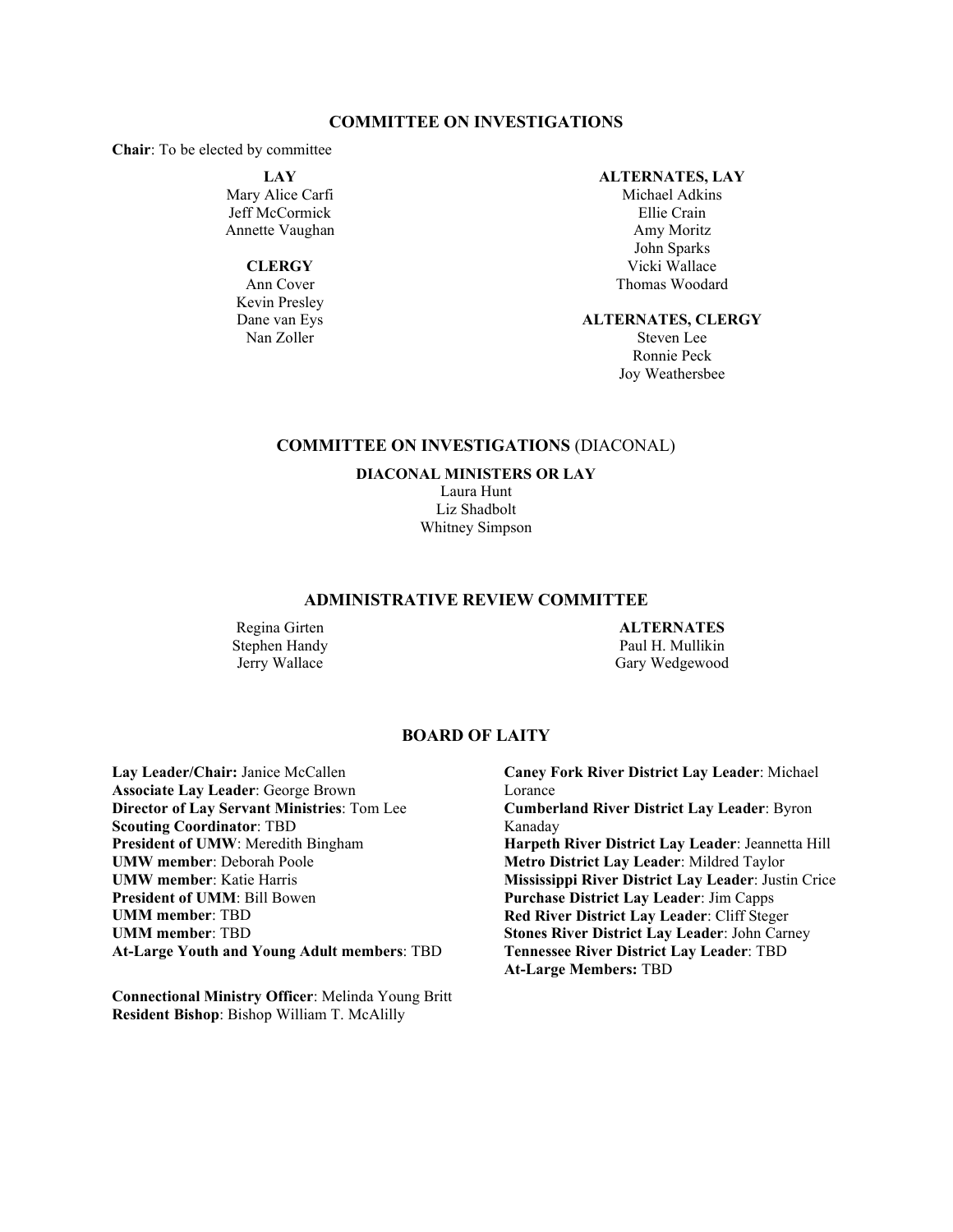## **BOARD OF HIGHER EDUCATION AND CAMPUS MINISTRY**

**Chair**: Rick Quinn

**Austin Peay State University Wesley Foundation**: TBD **Belmont University Wesley Fellowship**: Kate Orr **Bethel University Wesley Foundation**: Emily Walker **Cumberland University Wesley Fellowship**: Tayla Fugate **Wesley Foundation at Fisk University**: Princilla Evans-Morris **Middle Tennessee State University Wesley Foundation**: Krislyn Durham **Meharry Medical College**: TBD **Murray State University Wesley Foundation**: Cherry Pyron **Tennessee State University Wesley Foundation**: Kimberly Goods **Tennessee Tech University Wesley Foundation**: Tracy Epps **Wesley Foundation at the University of Memphis Lambuth**: Niles Reddick **Memphis Wesley Foundation (University of Memphis + Christian Brothers University, LeMoyne-Owen College & Rhodes College)**: Eliza Ford **Wesley Foundation at University of Tennessee Martin**: Lynn Patterson **Wesley Foundation at University of Tennessee Southern**: Sara Reese **Wesley Fellowship University of Tennessee Health Science Center**: TBD **Vanderbilt University Wesley Foundation**: Trey Harrell

**At Large Member**: Betty Proctor **At Large Member**: Bo Myers

**Ex-Officio (with Vote) Cabinet Representative**: Nancy Johnston Varden

## **BOARD OF CAMP AND RETREAT MINISTRIES**

**Chair**: Brian Marcoulier **Vice Chair**: John Hill **Secretary**: Myriam Cortes

> Nick Baird-Chrisohon Amanda Diamond

Jedediah Hanes Joey Parker

**Ex-Officio:**

**Executive Director of Camp and Retreat Ministries, Director of Cedar Crest Camp**: Russell Casteel **Director of Beersheba Springs Assembly**: Sarah Ratz **Cabinet Representative**: Allen Black **Connectional Ministry Officer**: Melinda Young Britt **Ministry Associate – Equip**: Jefferson Furtado

#### **COMMITTEE ON SAFE SPACES**

**Chair**: Terry Carty **Crisis Response Coordinator**: Lanita Monroe

> Keri Cress Bryant Fisher Keller Hawkins

**Ministry Associate – Equip**: Jefferson Furtado **Cabinet Representative**: Cynthia Davis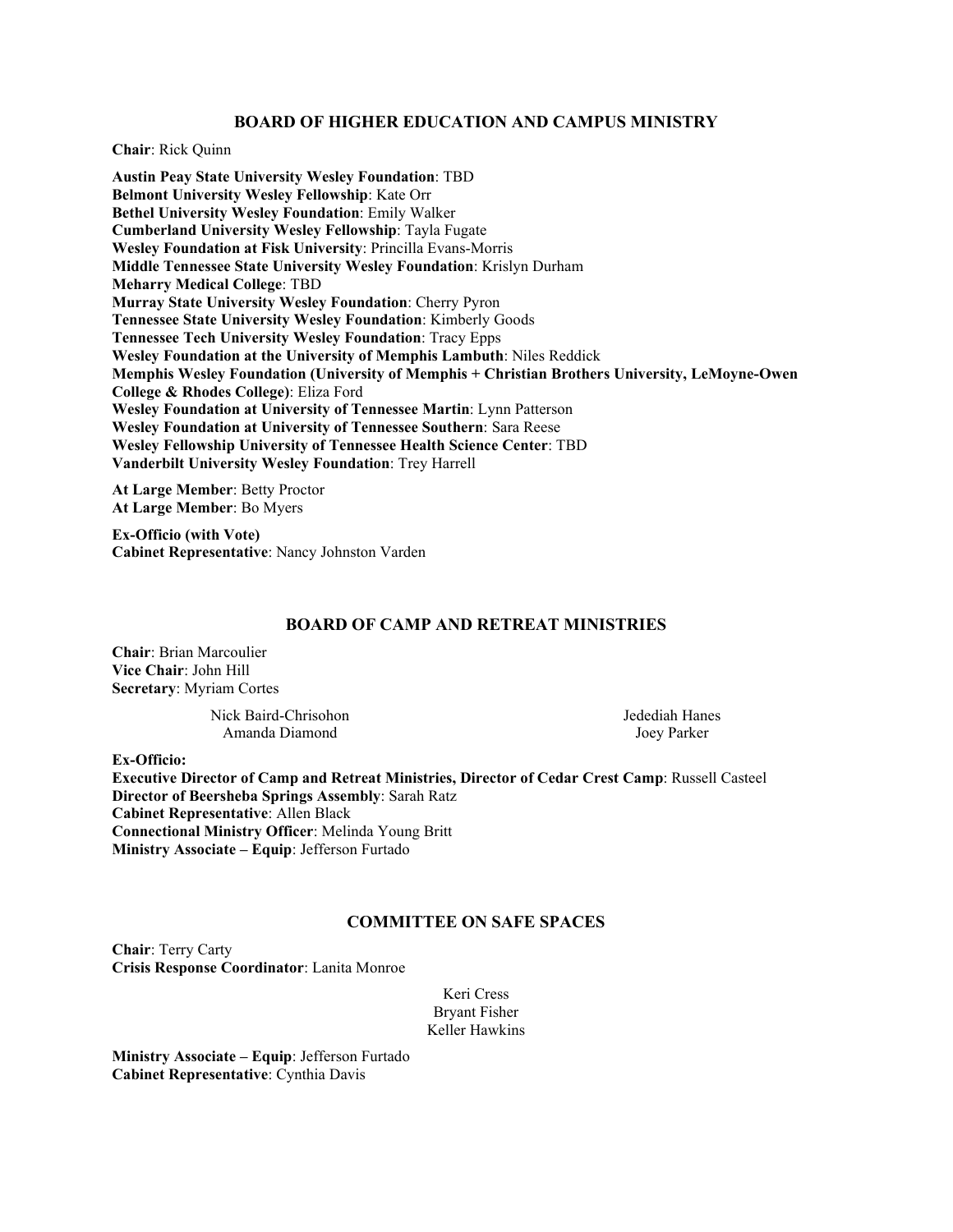## **CONNECT STRATEGY TEAM**

**Leader:** Rebecca Little

Ayanna Hampton Kathy Hulley

Michele Morton Darren Wright

**Staff: Ministry Associate-Connect**: Izzie Zimmerman

#### **COMMISSION ON RELIGION AND RACE** (CORR)

**Chair**: Erin Beasley

Raúl Alegría Brennen Boose Tom Fuerst Wilson Jackson

Diantha S. McLeod Sammy Tillman Susanne Tropez-Sims

**General Commission on Religion and Race Board Member**: Stephen Handy

#### **COMMISSION ON THE STATUS AND ROLE OF WOMEN** (COSROW)

**Chair**: Sarah McWhirt-Toler

Ellie Crain Michael Draper Larry Fraley

Paula Smith Patti Zimmerman

## **COMMITTEE ON CHURCH AND SOCIETY**

**Chair**: Rebeca Grinstead

Stephanie Dodge Jedediah Hanes Dale Mathis

Davis Turner Elizabeth Williams

**Mission Coordinator for Social Action of the UMW:** Kathyrn McLaughlin

## **CREATION CARE**

**Co-Chairs**: Ann Cover & Martha Lyle Ford **Recording Secretary**: Amy Brewster **Funding & Fundraising**: Paul Slentz, Tom Smedley, Gregory Waldrop **Ministry Coordinator**: Daniel Joranko

> Andy Binford Joseph Boyd Nathan Brasfield Tim Brewster Russell Casteel Sam Chambers Bonita Dunavant Gary Lawson Sr.

Marc Lyon Debbie Owens Caryl Rawls Nathan Rawls Morgan Stafford John Varden Crys Zinkiewicz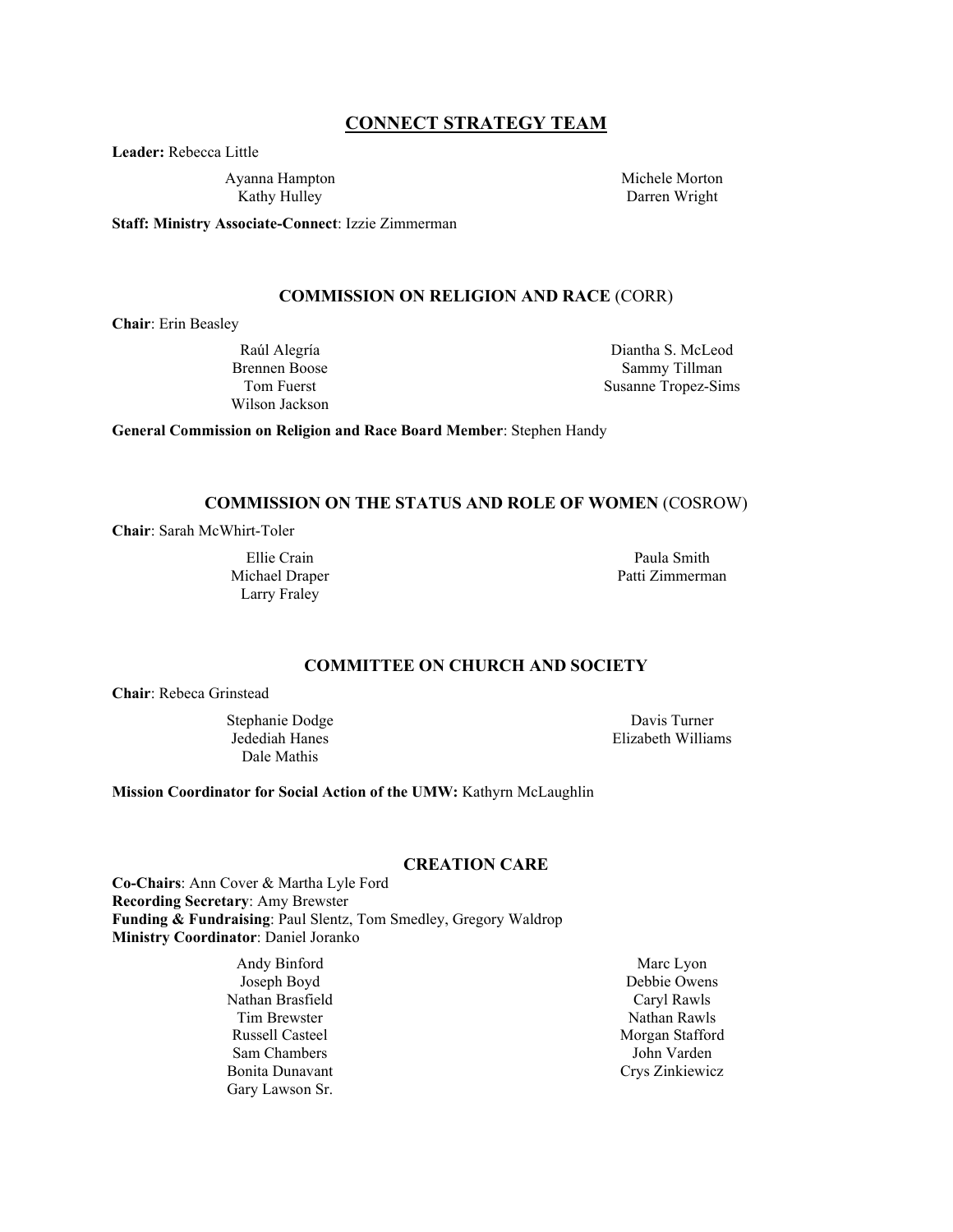## **CHRISTIAN UNITY AND INTERRELIGIOUS RELATIONSHIPS**

**Chair**: Nick Baird-Chrisohon

Emily Baird-Chrisohon Jolinne Balentine-Downey Stacey Harwell-Dye Geoffrey Parker

## **ETHNIC LOCAL CHURCH CONCERNS** (ELCC)

**Chair**: Sharlet Panhalkar

Myriam Cortes Debbie Fitzhugh Seonwoong Hwang Mary T. Newman Bobby Smith Vona Wilson

## **COMMITTEE ON ASIAN AMERICAN MINISTRIES** (within ELCC)

TBD

## **COMMITTEE ON HISPANIC/LATINO MINISTRIES** (within ELCC)

**Chair**: Myriam Cortes

Jorge Berrios Luz Campos Goyo De la Cruz Aileen Jimenez

David Martinez Donna Parramore Alma Pérez Migdiel Pérez

Lilia Ramirez Ronald Rivas Vona Wilson

## **COMMITTEE ON NATIVE AMERICAN MINISTRIES** (CONAM) (within ELCC)

**Chair**: Mary T. Newman

Gary Collier Kathy Collier Debbie Fitzhugh

Teryl Loftis John Purdue

## **HEALTH AND WELLNESS INITIATIVES**

**Chair**: Marie King

Michael Adkins Cynthia Davis Timothy Holton

Micah Myers Joshua Shaw Whitney Simpson

Paula Smith Vona Wilson

**Consultant**: Carlenda Smith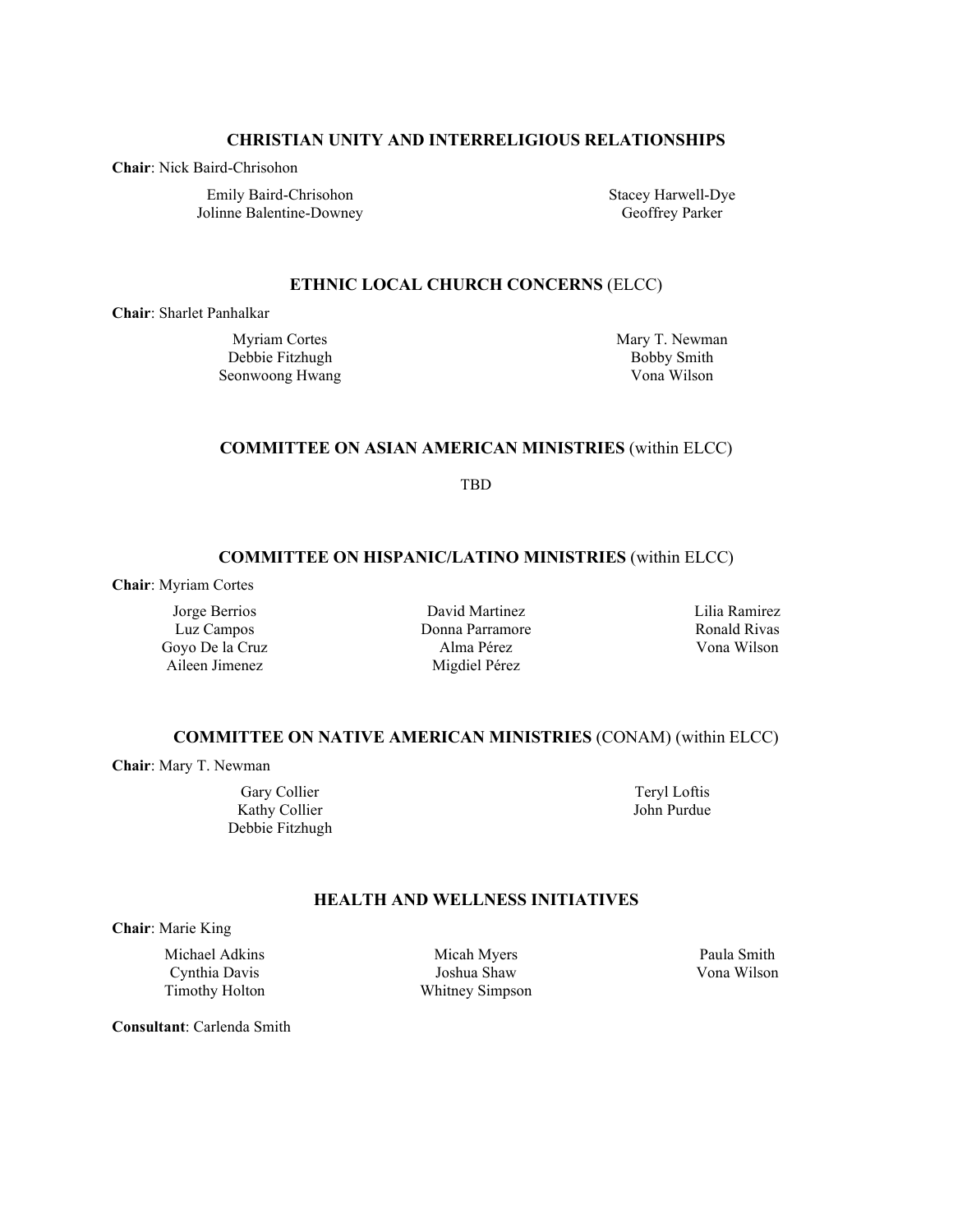## **COMMITTEE ON GLOBAL MINISTRIES**

**Chair**: Rhonda Crawford **Conference Secretary of Global Ministries**: Delores Smith

> Sandra Burnett Gail High

**General Board of Global Ministries Board Member**: Mary T. Newman

## **ANTI-RACISM COALITION**

**Co-Chairs**: Allison Gossett & Tondala Hayward

Larry Chitwood Cynthia Davis Autura Eason-Williams Stephen Handy

Toi King Jerome Scales, Jr. Deborah Smith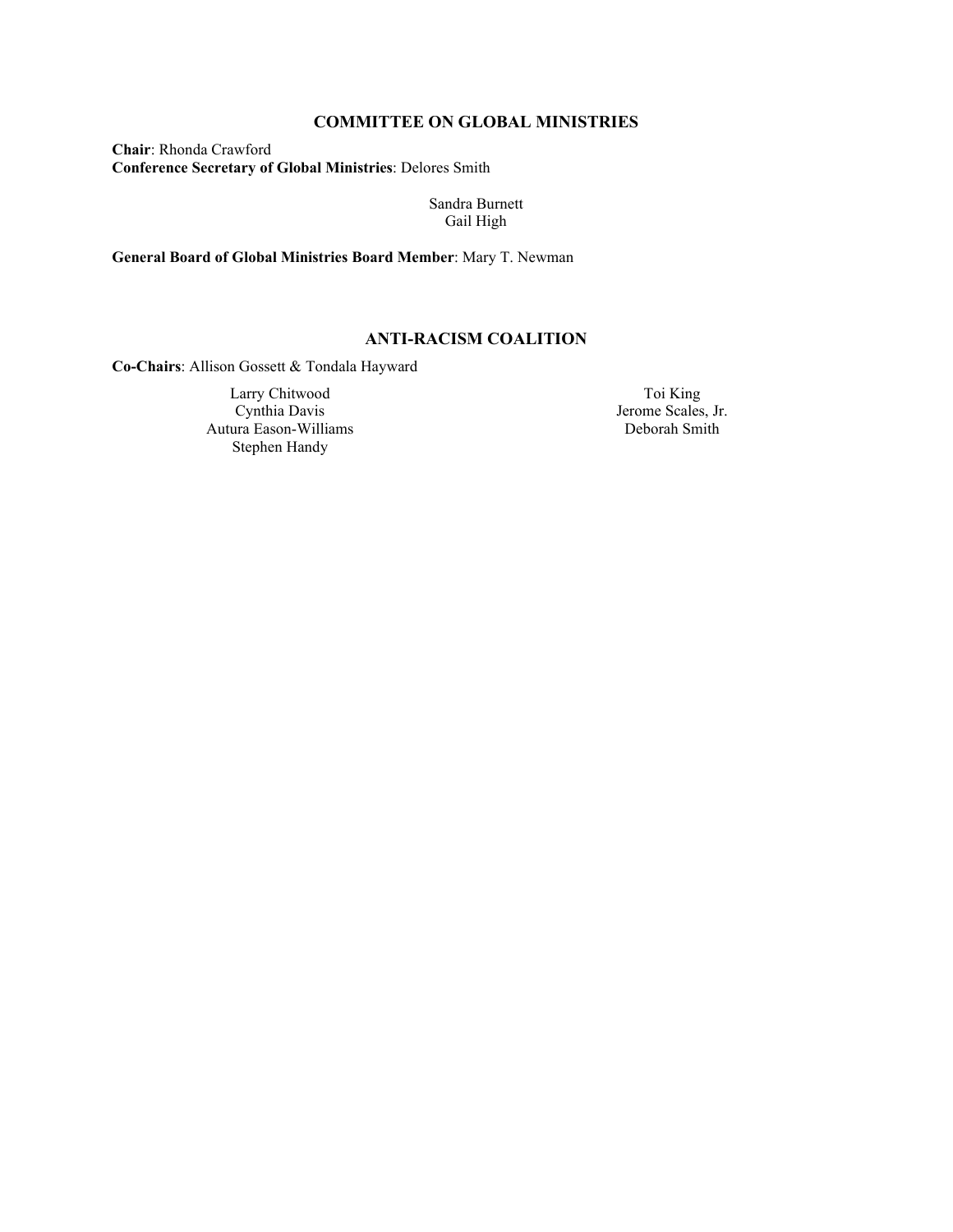## **DISCOVER/SEND STRATEGY TEAM**

**Chair**: Toi King

Regina Girten Joy Shin

J. V. Thompson Connor Williams

**Staff: Ministry Associate-Discover/Send**: Izzie Zimmerman

## **NEW CHURCH DEVELOPMENT**

**Chair**: Vona Wilson

Scott Aleridge Erin Beasley Michelle Maldonado

Sally Oglesby Steve Stone Chris Thompson

**Connectional Ministry Officer**: Melinda Young Britt **Assistant to the Bishop**: Rob Martin

#### **VOLUNTEERS IN MISSION** (VIM)

**Chair**: Zach Fisher

Elyse Bell Solomon Christian Rhonda Crawford

Sally Millsap Gary Wedgewood

## **COMMITTEE ON EVANGELISM**

**Chair**: Elizabeth Thomen

Steven Adair Luz Campos Mary Beth Eberle Angellie Feliciano Shelby Slowey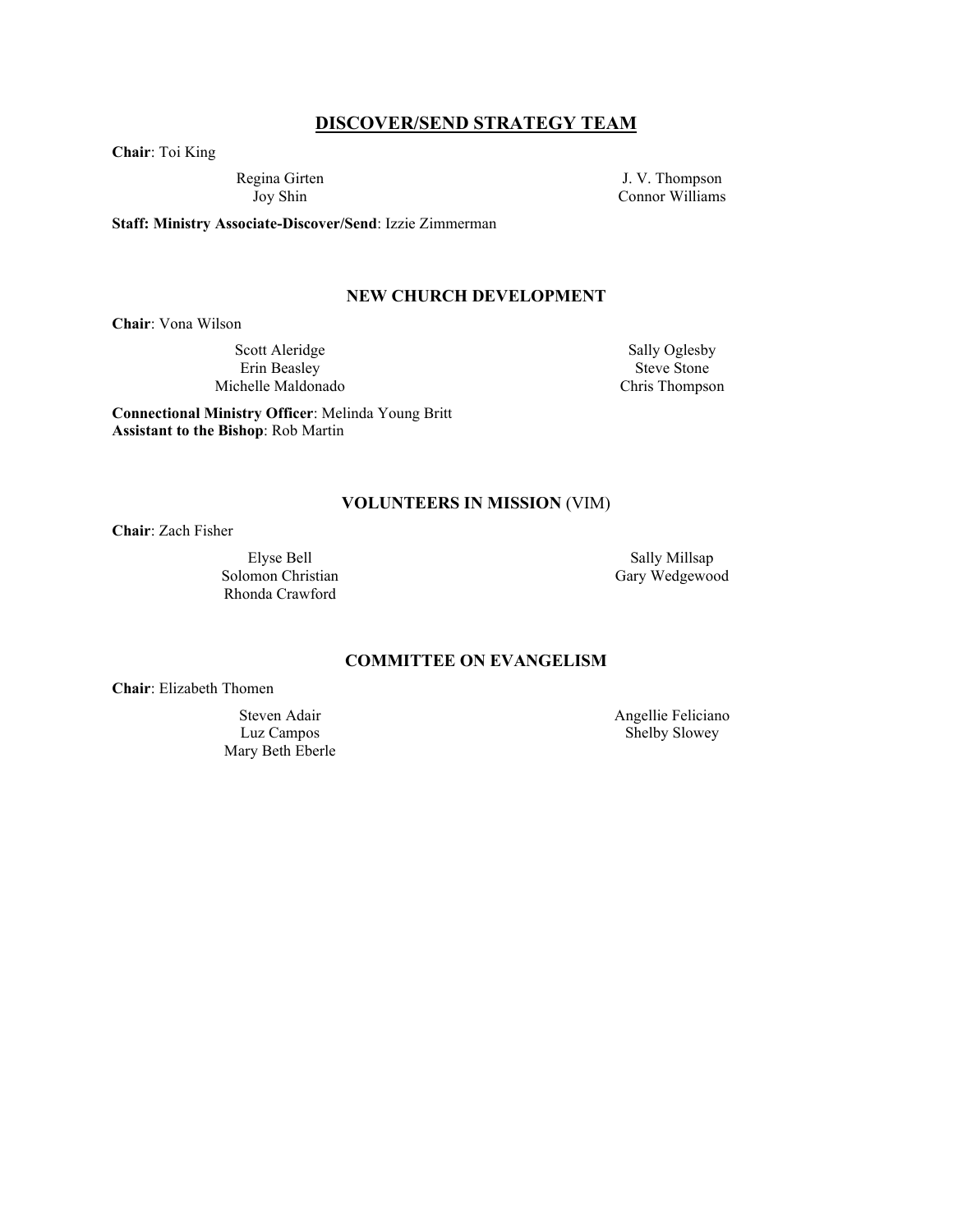## **DISASTER RESPONSE**

**Coordinator**: Robert Craig **Administrative Support**: Eileen Lowery

### Elyse Bell Tina Boone Kathy Conrad

**Caney Fork River District Representative**: Tim Bodey **Cumberland River District Representative**: John Vida **Harpeth River District Representative**: David Lay **Metro District Representative**: Thomas Fuerst **Mississippi River District Representative**: Brian Griffith **Purchase District Representative**: Bill Carr **Red River District Representative**: Steve Settle **Stones River District Representative**: Sally Millsap **Tennessee River District Representative**: Frank Hart

**Episcopal Office**: H. G. Stovall **Cabinet Representative**: Donna Parramore Stacey Harwell-Dye Christy Smith